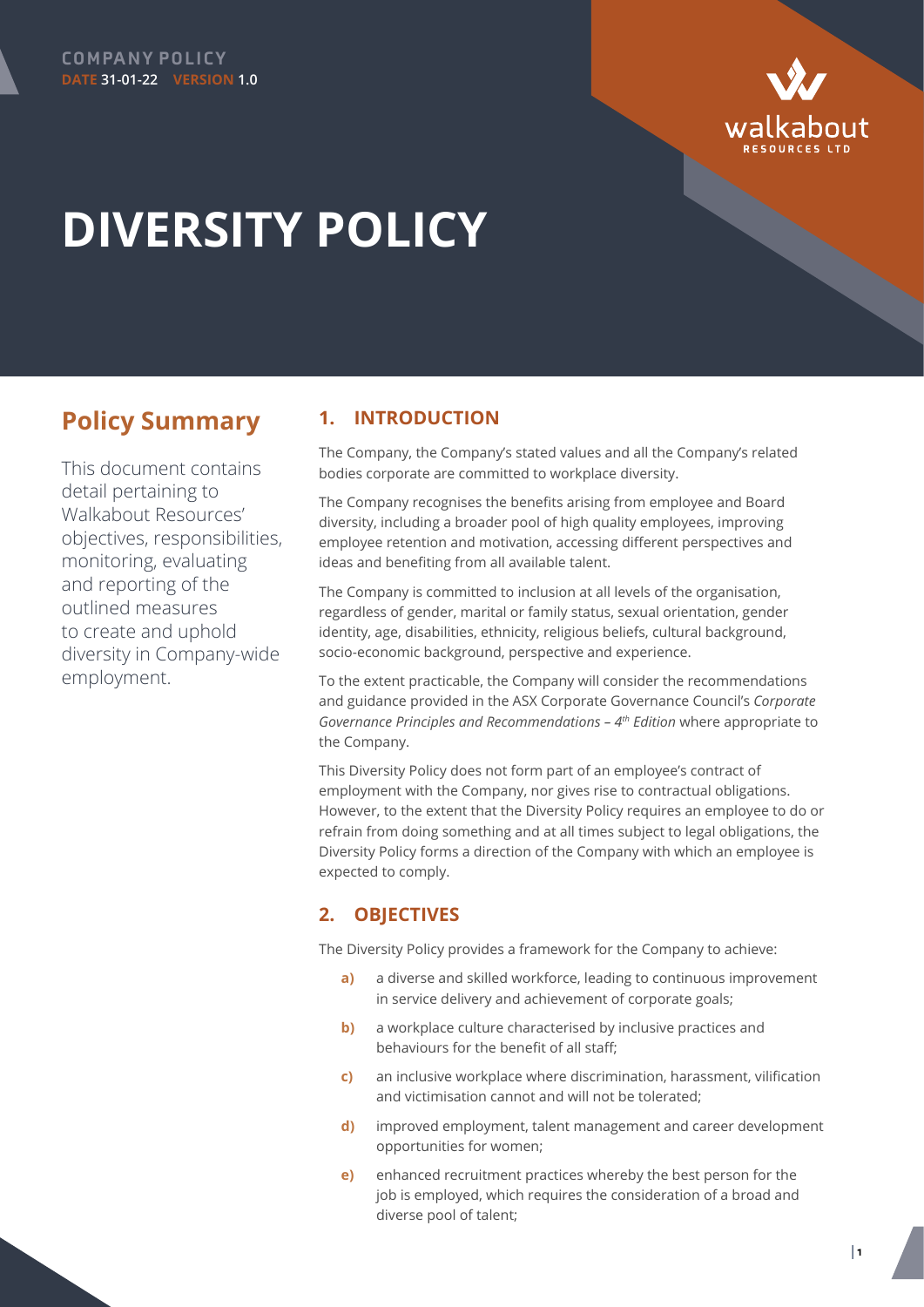

- **f)** a work environment that values and utilises the contributions of employees with diverse backgrounds, experiences and perspectives through improved awareness of the benefits of workforce diversity and successful management of diversity; and
- **g)** awareness in all staff of their rights and responsibilities with regards to fairness, equity and respect for all aspects of diversity,

#### (collectively, the **Objectives**).

The Diversity Policy does not impose on the Company, its directors, officers, agents or employees any obligation to engage in, or justification for engaging in, any conduct which is illegal or contrary to any anti-discrimination or equal employment opportunity legislation or laws in any State or Territory of Australia or of any foreign jurisdiction.

## **3. RESPONSIBILITIES**

#### **3.1. THE BOARD'S COMMITMENT**

The Board is committed to workplace diversity and supports representation of women at the senior level of the Company and on the Board where appropriate.

The Board maintains oversight and responsibility for the Company's continual monitoring of its diversity practices and development of strategies to meet the Objectives.

The Board is responsible for developing measurable objectives and strategies to meet the objectives of the Diversity Policy (**Measurable Objectives**) and monitoring the progress of the Measurable Objectives through the monitoring, evaluation and reporting mechanisms listed below. The Board shall annually assess any Measurable Objectives (if any), and the Company's progress towards achieving them.

The Board may also set Measurable Objectives for achieving gender diversity and monitor their achievement.

The Board will consider conducting all Board appointment processes in a manner that promotes gender diversity, including establishing a structured approach for identifying a pool of candidates, using external experts where necessary.

#### **3.2. STRATEGIES**

The Company's diversity strategies may include:

- **a)** recruiting from a diverse pool of candidates for all positions, including senior management and the Board;
- **b)** reviewing succession plans to ensure an appropriate focus on diversity;
- **c)** identifying specific factors to take account of in recruitment and selection processes to encourage diversity;
- **d)** developing programs to develop a broader pool of skilled and experienced senior management and Board candidates, including, workplace development programs, mentoring programs and targeted training and development;
- **e)** developing a culture which takes account of domestic responsibilities of employees; and
- **f)** any other strategies the Board develops from time to time.